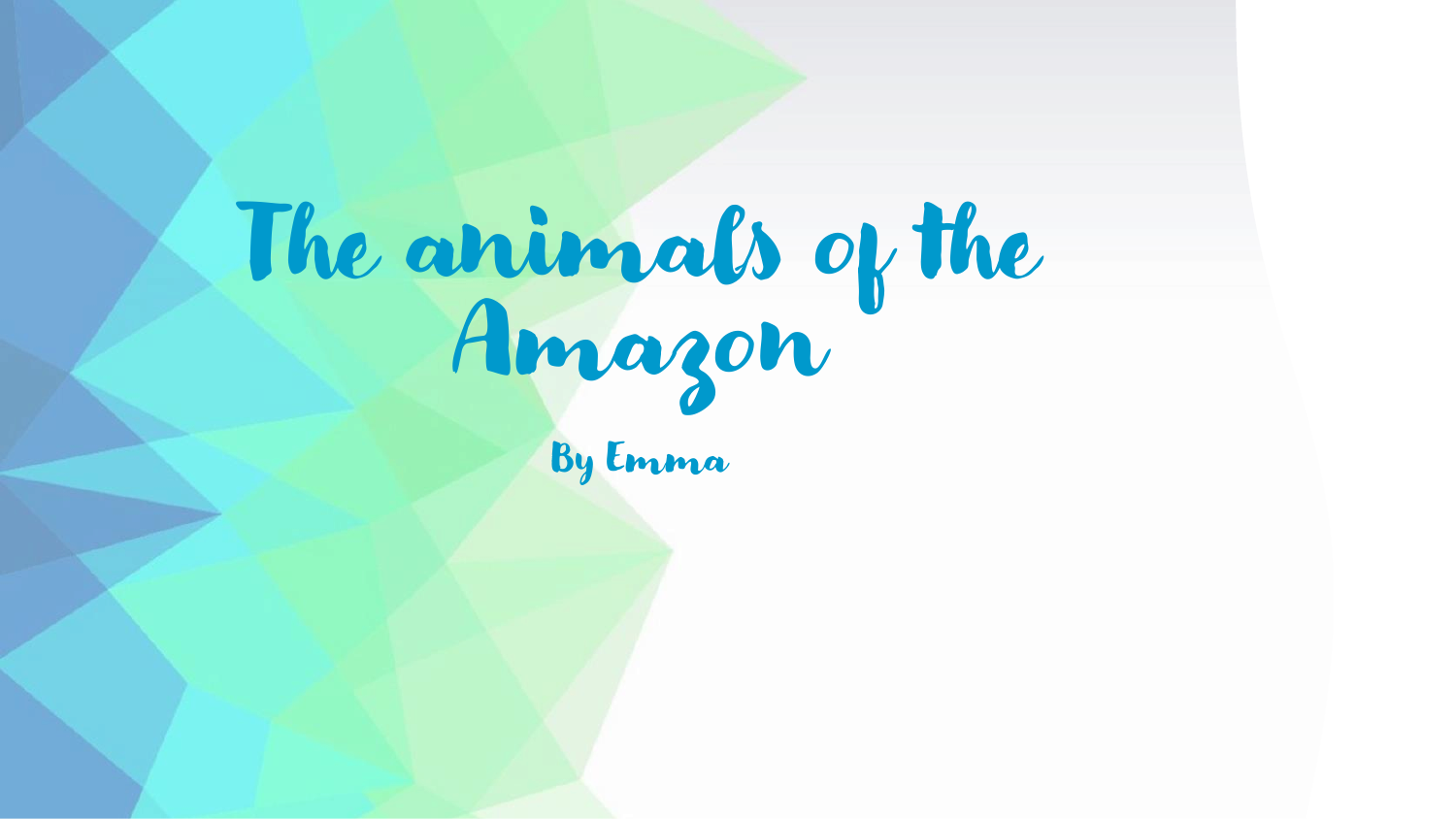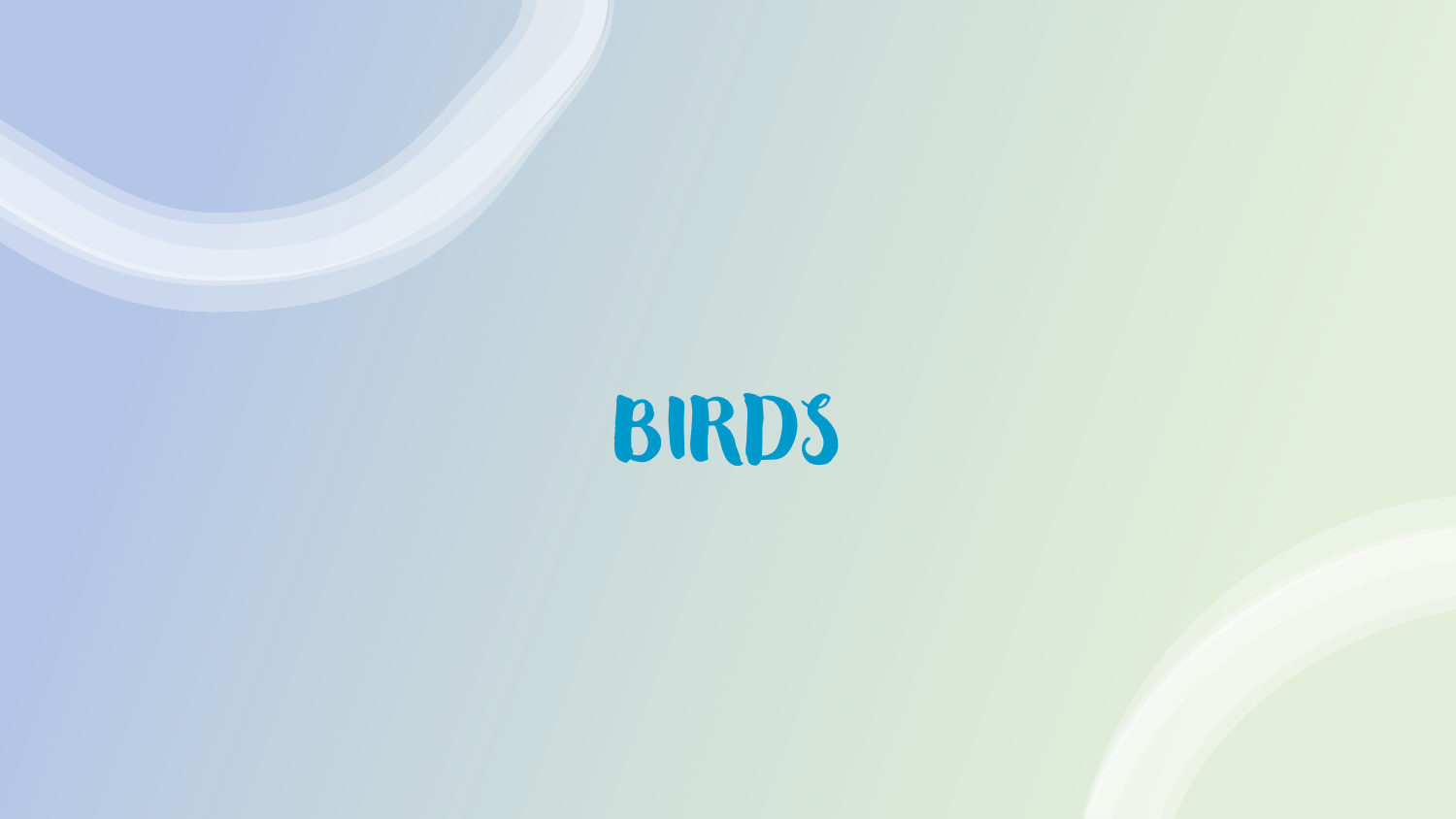

#### Scarlet Macaws

Scarlet Macaws usually lives in small groups. Strong wings and light, hollow bones allow them to reach speeds of 56kilometers per hour. They will live up to 40-50 years in the wild. Scarlet Macaws are herbivores and eat a variety of berries, seeds, fruits, nuts and other vegetation.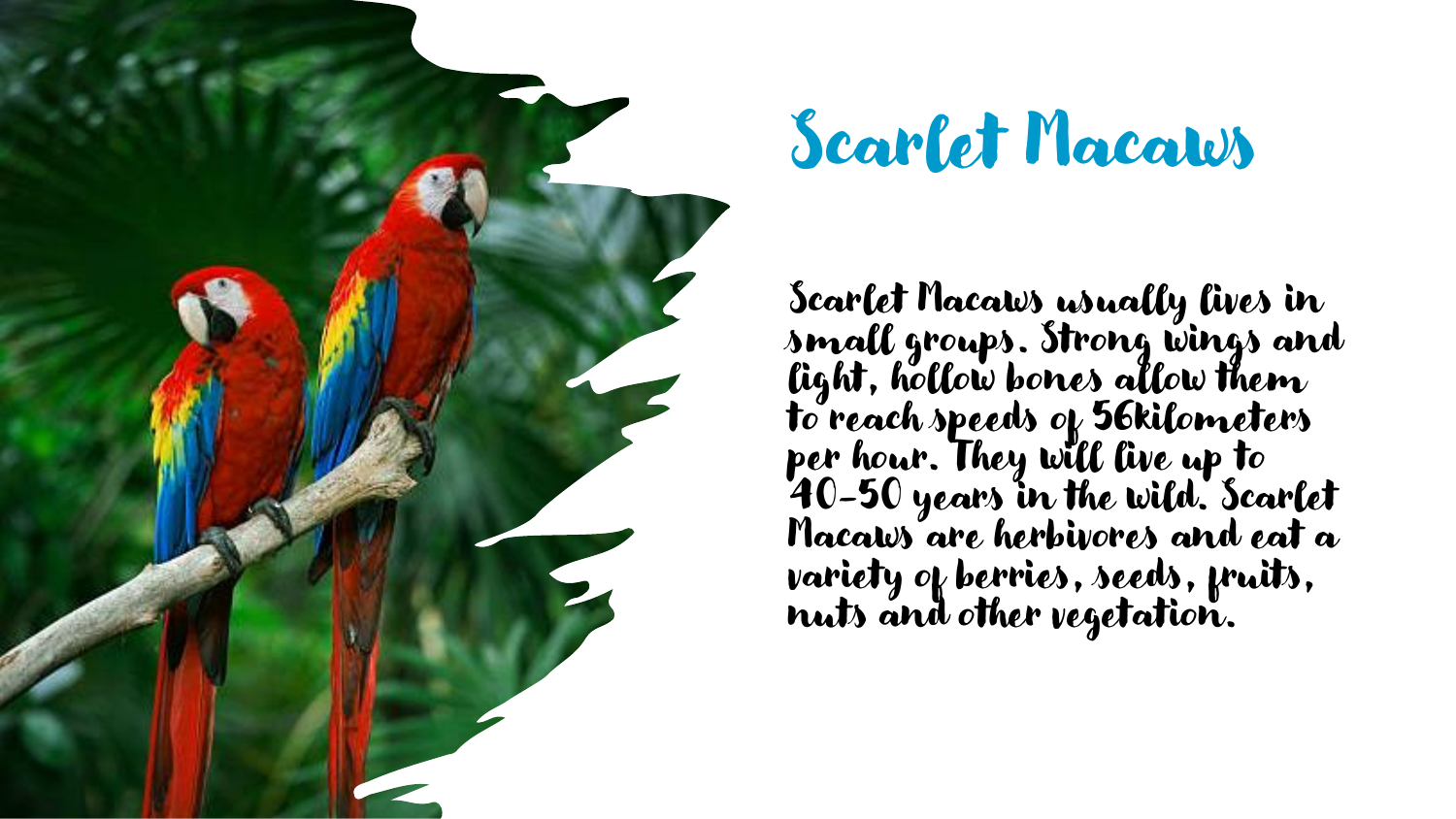### The hummingbirds

A hummingbird's wings beat around 53 times a second, the most recorded on an Amethyst wood-star hummingbird was 80 per second! As you can see in the picture they like to lap up nectar with their long, hollow tongues, they like to eat a variety of insects too.

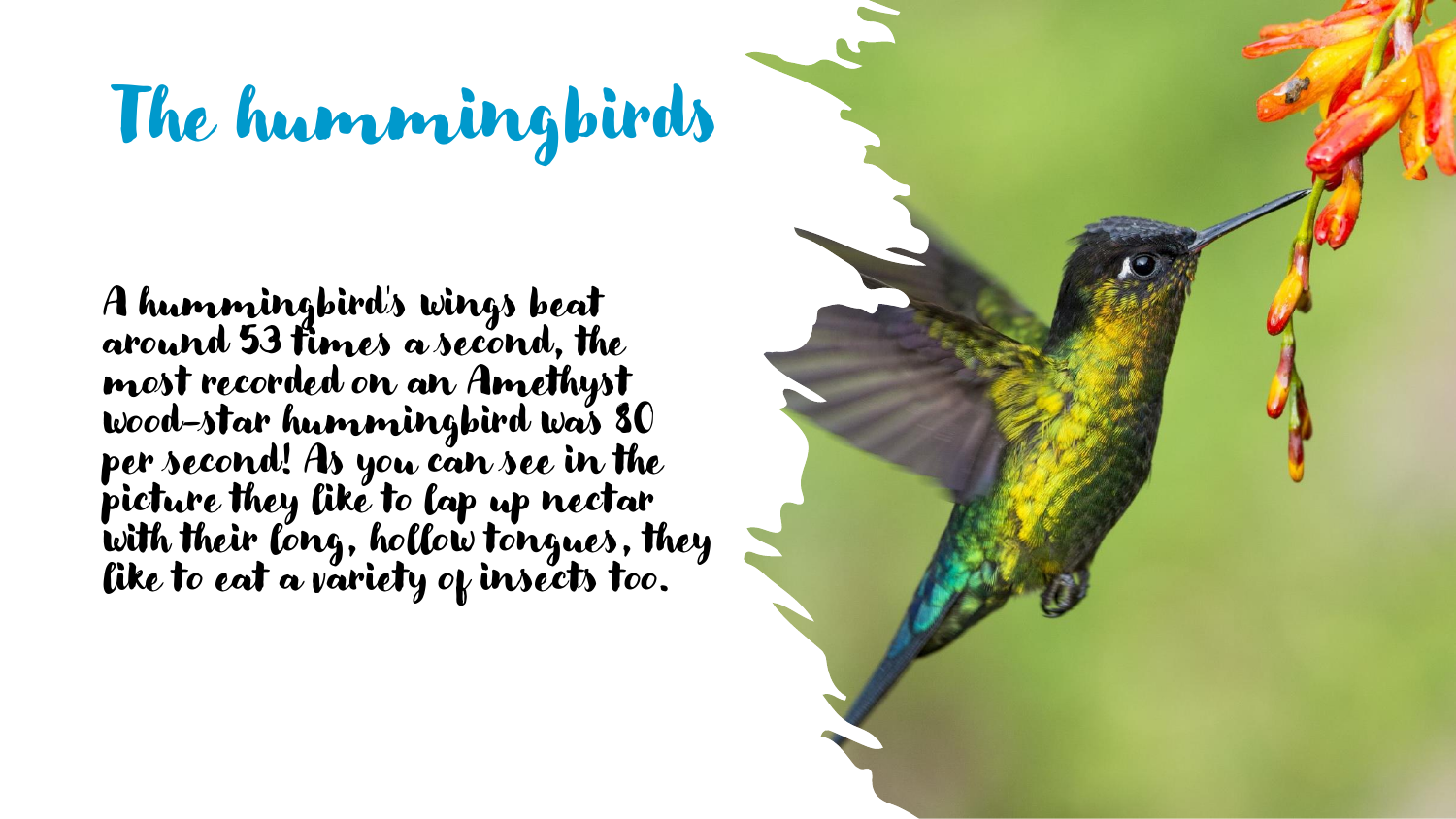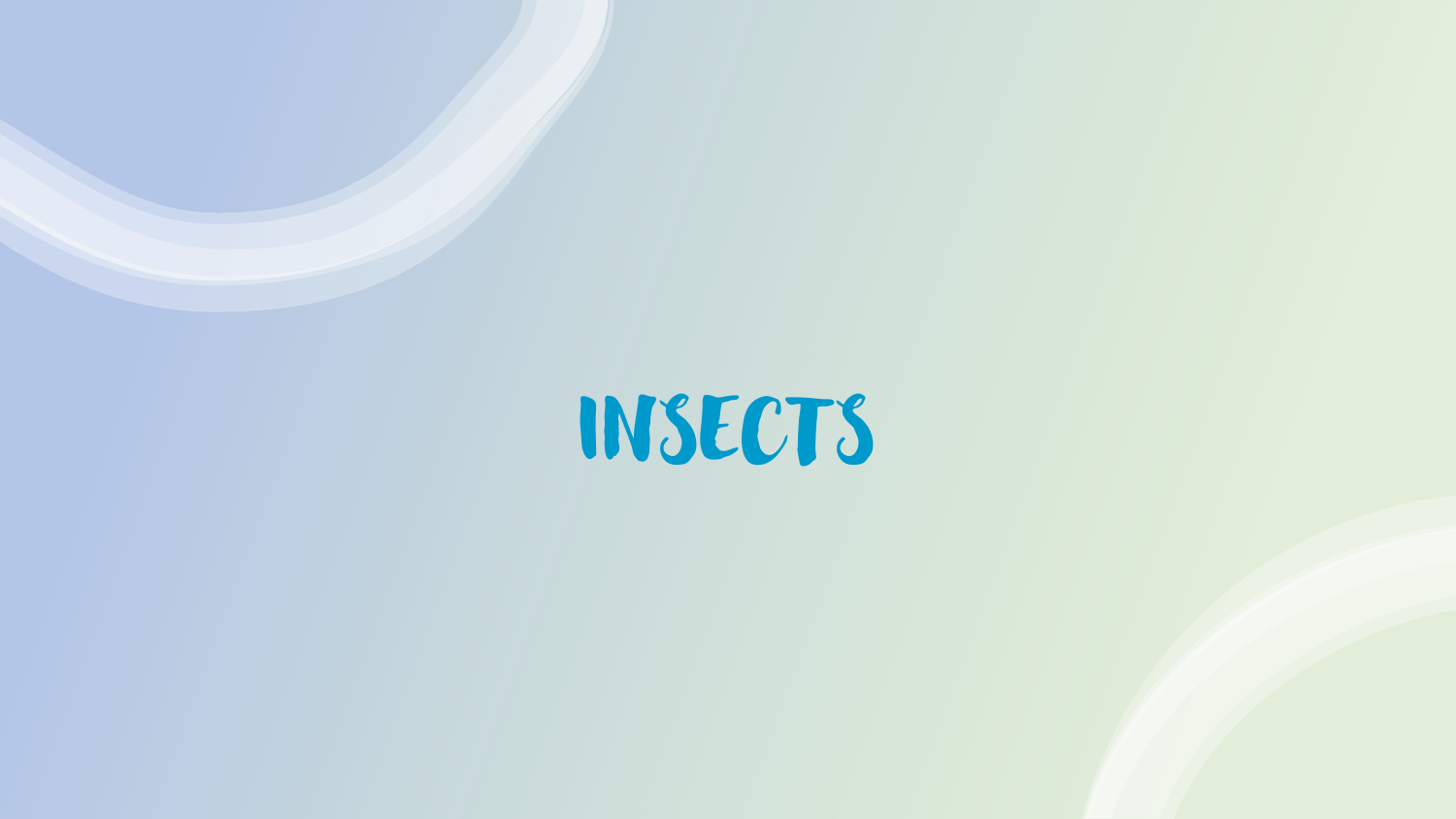#### Blue morpho butterflies

These pretty butterflies deceive their predators by being poisonous. As caterpillars they eat a poisonous leaf and the poison stays in them when they turn into butterflies. They suck up nectar, sap and fruit juice with their proboscis. Their scales overlap acting like a prism to create their wonderful azure colour.

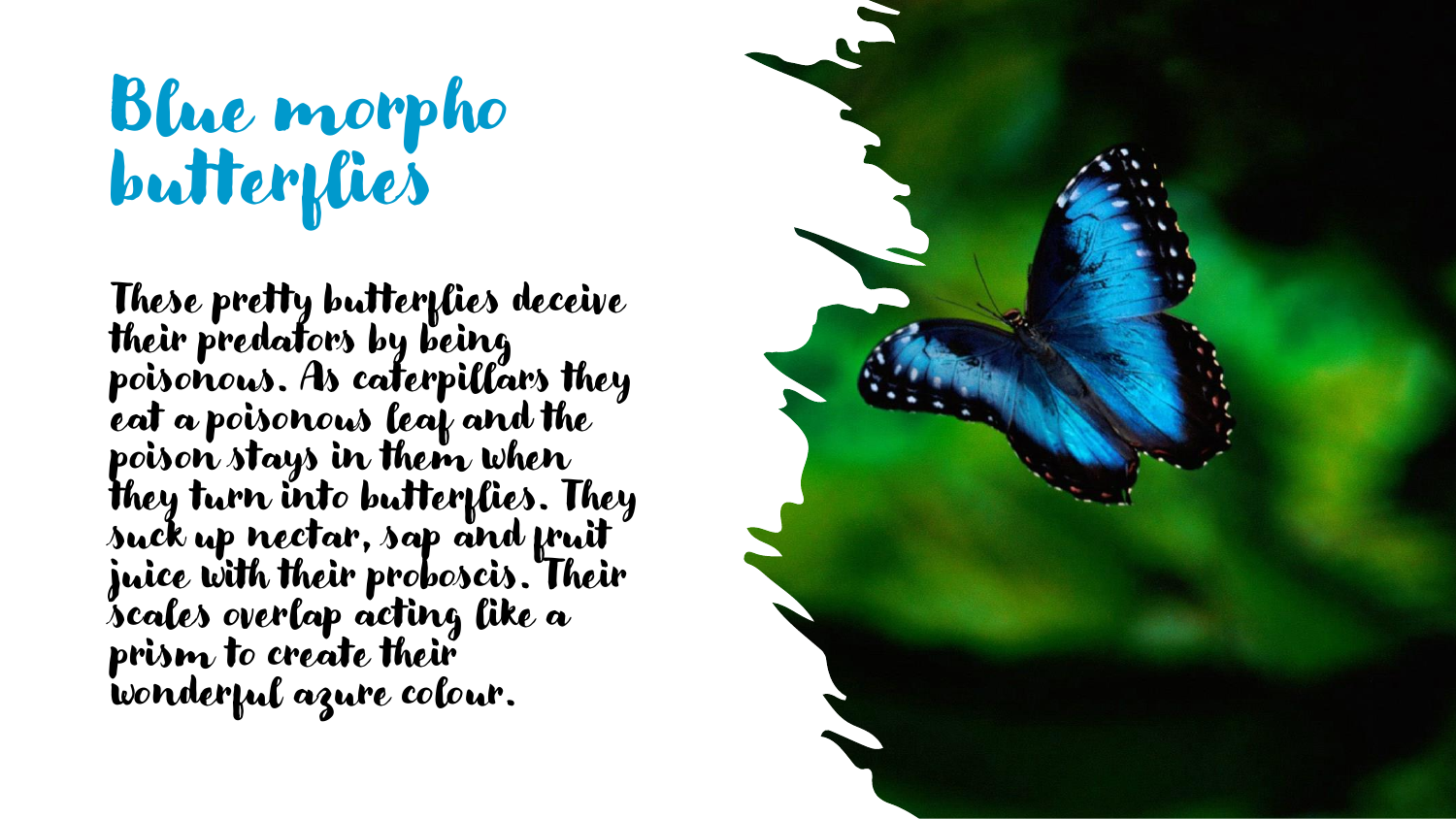#### Rhinoceros beetles

An average adult rhinoceros beetle is around 6cm. They have two horns with moderately forked ends, used for fighting and lifting things. Rhinoceros beetles can lift up 850 times their own weight! They live for about 3-6 months.

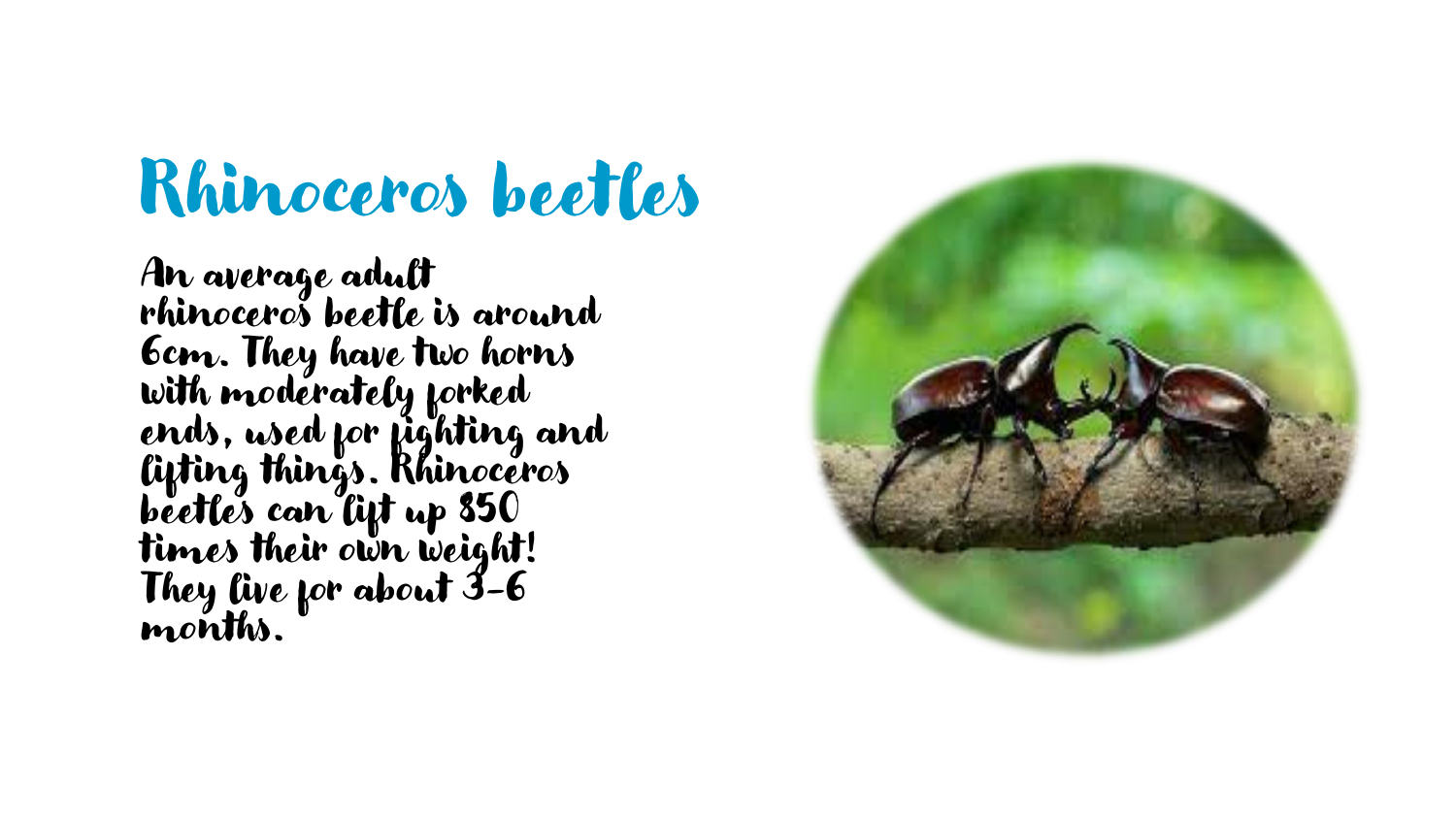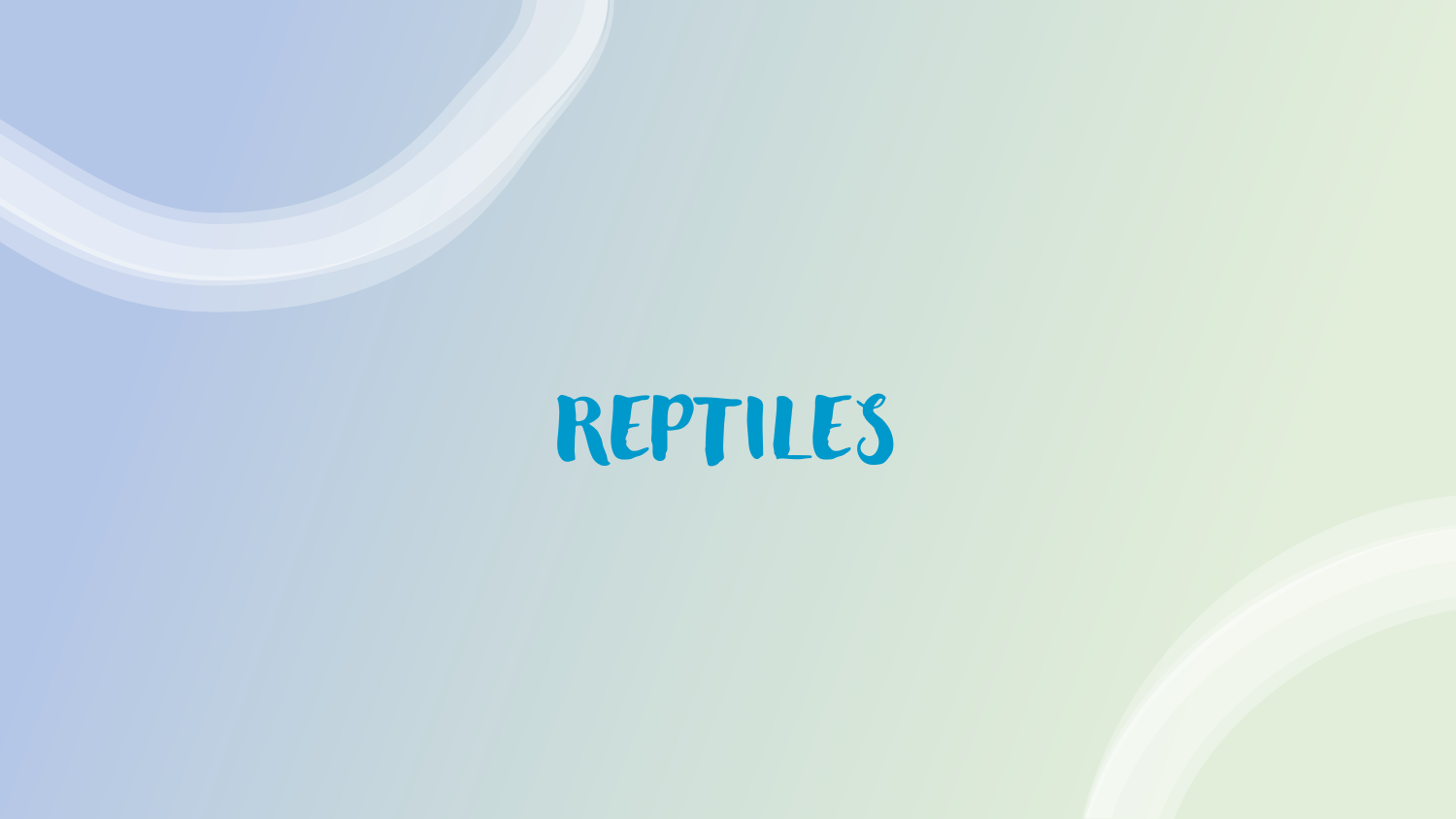

## Poison Frogs

There are many different types of poisonous frogs in the Amazon, some of these include strawberry poison frogs, chocolate poison frogs, poison dart frogs and golden poison frogs. The most poisonous is the golden poison frog it can kill you in less than ten minutes, there is no cure and it is considered to be one of the most toxic animals in the world.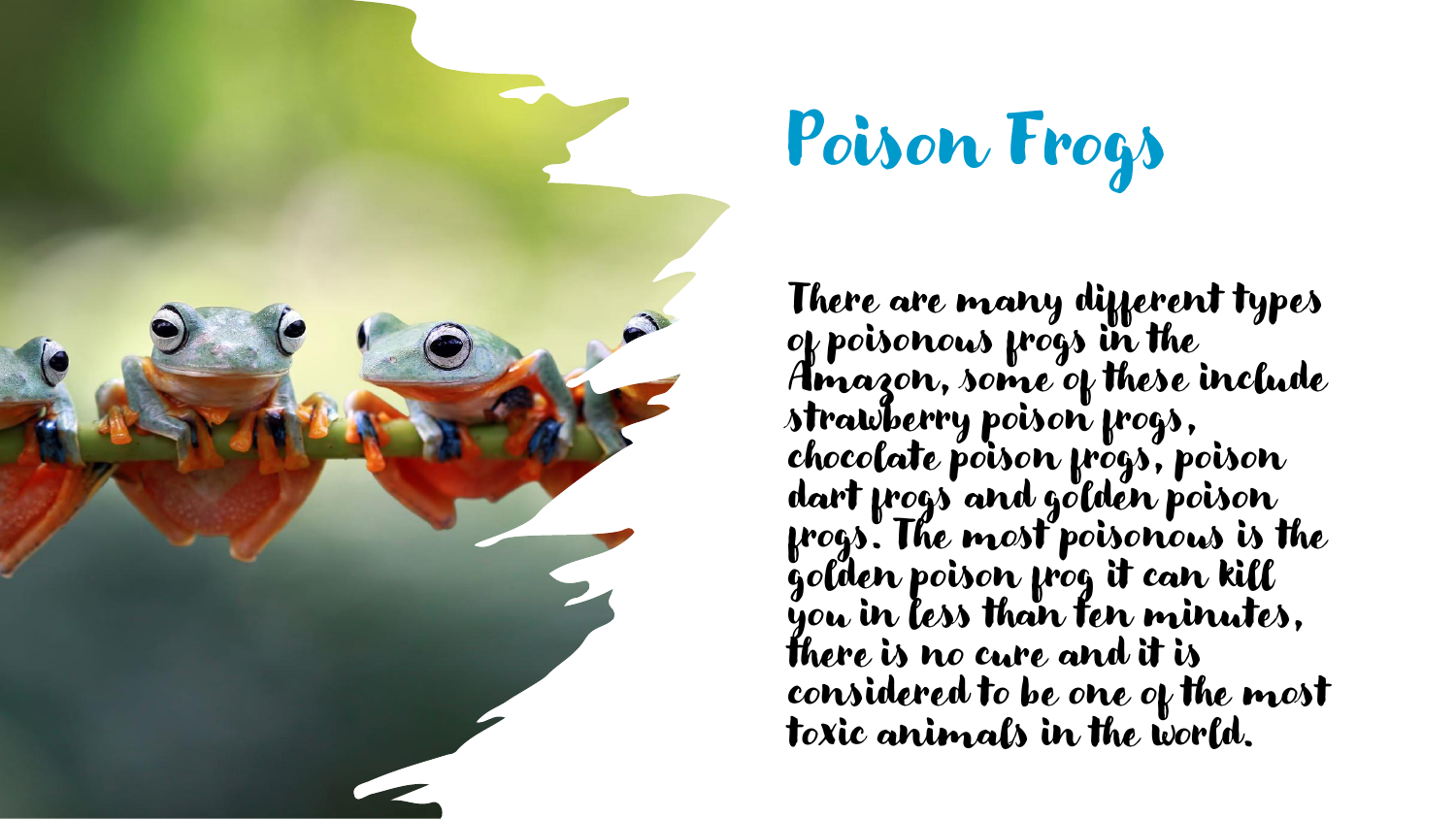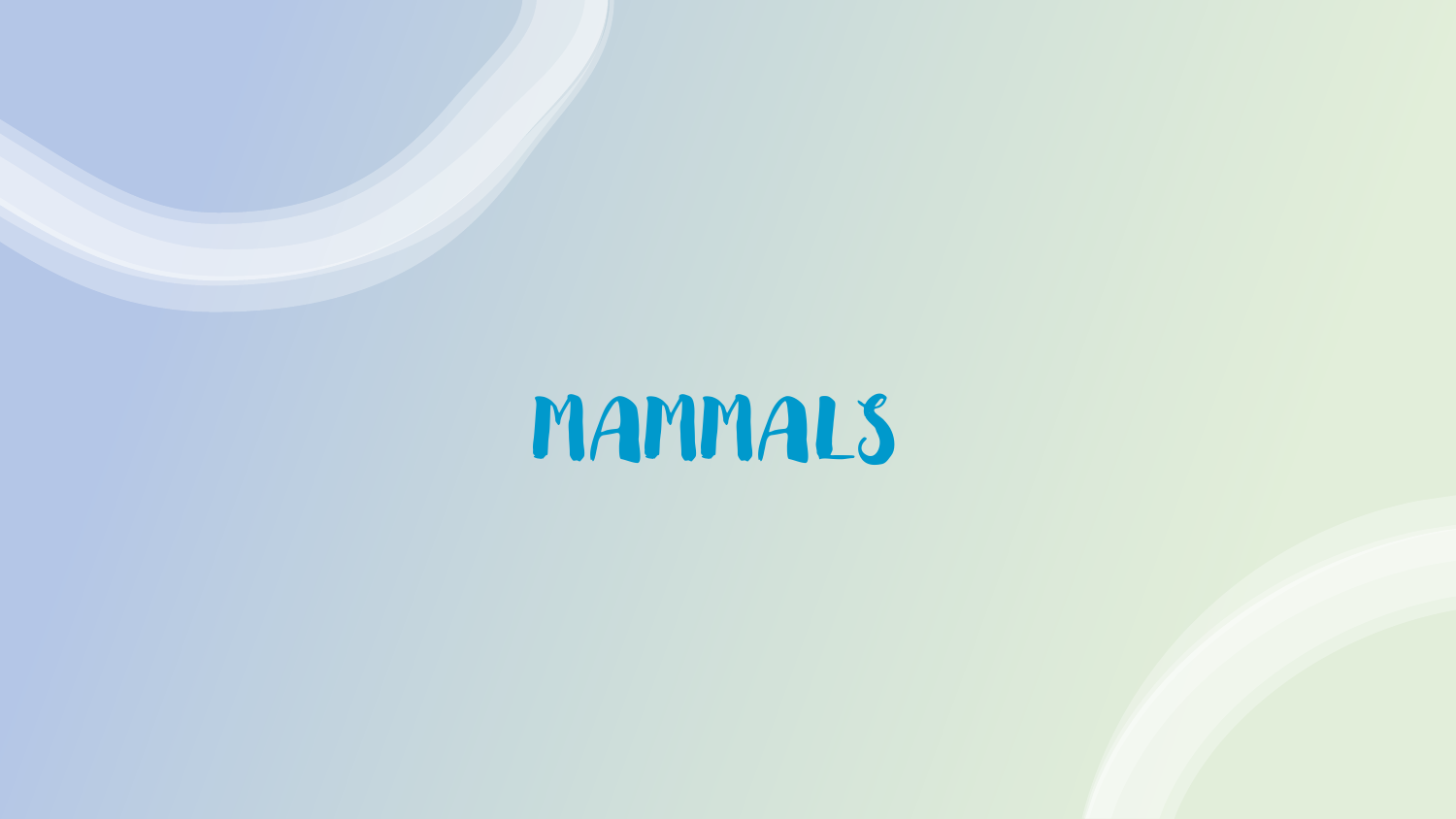#### **Sloths**

Baby sloths will stay with their parents from 2-4 years, but they stop clinging to their mother's bellies from 5 weeks to 6 months (when they can feed themselves). Sloths can live up to 20 years and have a diet of leaves bugs and twigs.

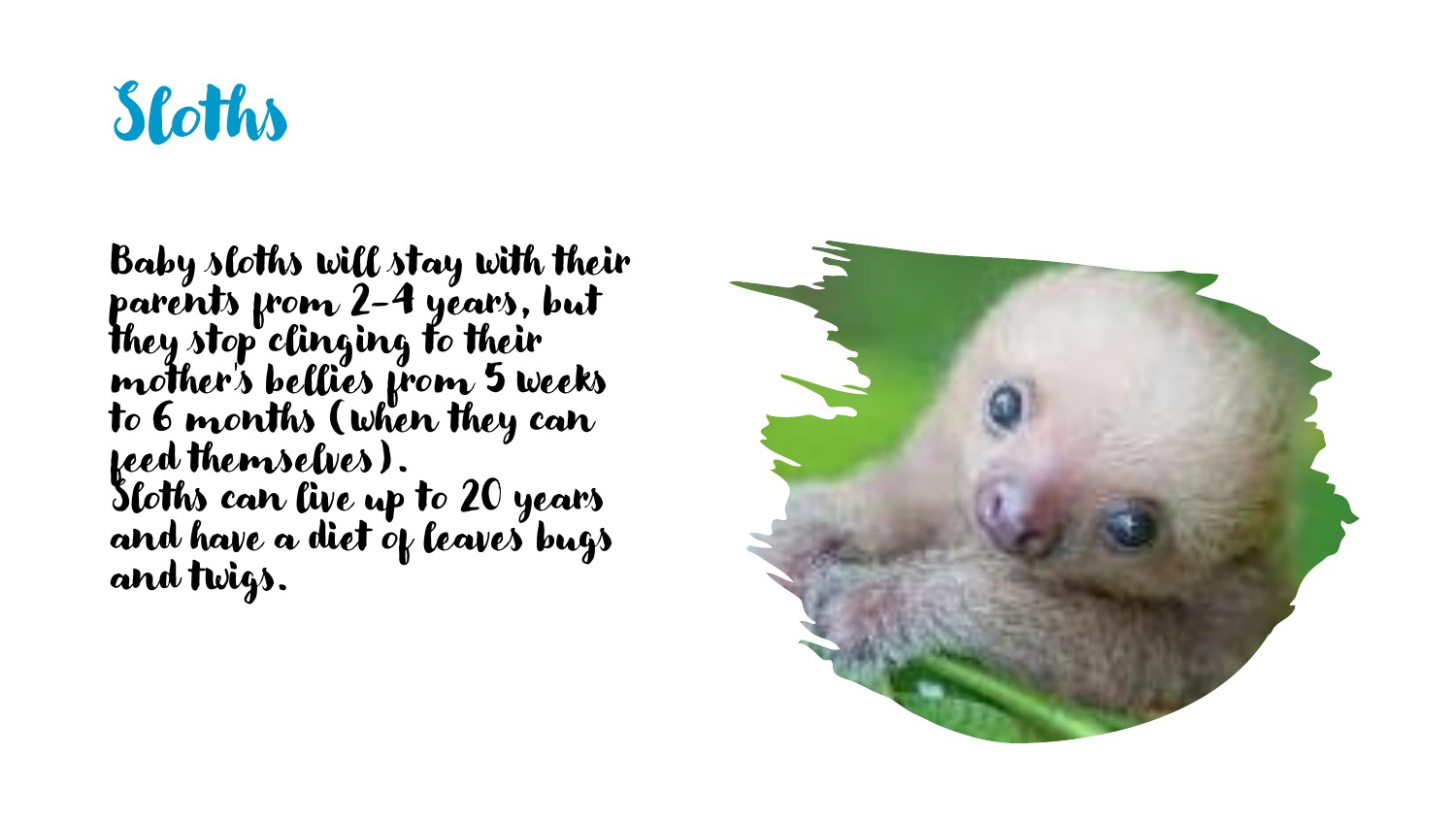

Capybaras are the largest rodents in the world and are closely related to guineapigs. These semi aquatic mammals graze on aquatic plants and grasses, if their  $\overline{\phantom{a}}$ dung is rich in protein they will eat it too! Capybaras can run 35 kilometers per hour. They can sleep underwater too!